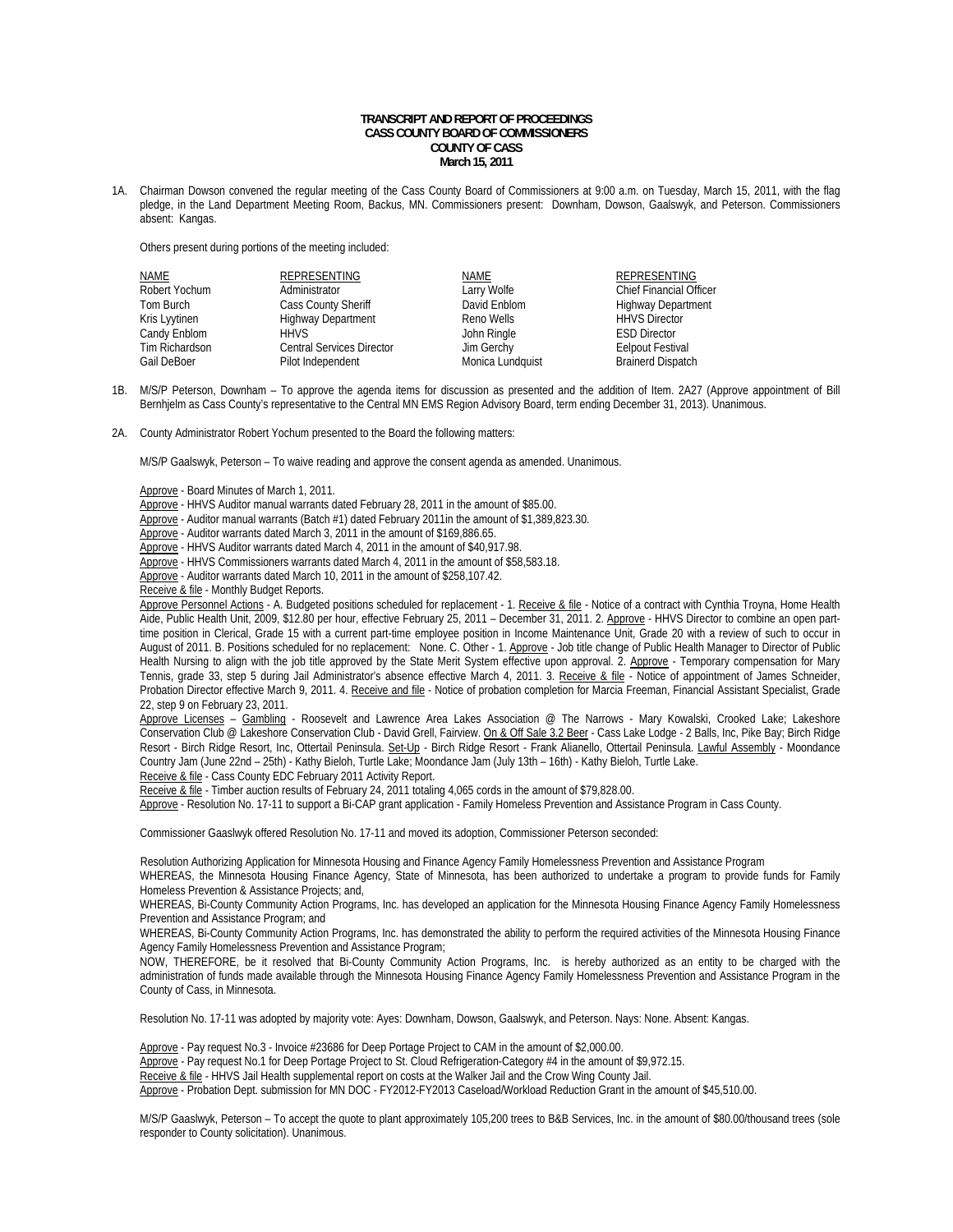Commissioner Gaalswyk offered Resolution No. 18-11 and moved its adoption, Commissioner Peterson seconded:

 Resolution No. 18-11 Final payment on SAP 11-608-13 resurfacing project on CSAH#8. WHEREAS: Contract No. 60813 (SAP 11-608-13) has in all things been completed, and the County Board being fully advised in the premises, NOW THEN BE IT RESOLVED, that we do hereby accept said completed project for and in behalf of the County of Cass and authorize final payment as specified herein.

Resolution No. 18-11 was adopted by majority vote: Ayes: Downham, Dowson, Gaalswyk, and Peterson. Nays: None. Absent: Kangas.

Approve - Sheriff's Office grant submission for Central MN EMS Region- EMS emergency medical equipment in the amount of \$2,563.78. Accept - Donation of \$10.00 from Marjorie Frank to go towards safety equipment for Sheriff's Office Recreation Division. Receive & file - Auditor-Treasurer's Interest Income Report for February 2011.

Approve - Law Enforcement agreements with Moondance Jam, Inc. for Country Jam on June 22-25, and Moondance Jam on July 13-16, 2011.

Accept - Donation of \$18.00 from Dan Rath to Cass County Senior Transportation.

Approve - 2011Amendment to the HHVS Home and Community-Based Services Contracts effective through December 31, 2011.

Receive & file - HHVS notification from MN Department of Human Services Financial Reporting Compliance for FY2010 and acknowledge staff efforts.

Approve - Appointment of Bill Bernhjelm as Cass County's representative to the Central MN EMS Region Advisory Board, term ending on December 31, 2013.

2B. Administrator Yochum presented a draft agreement – Amendment #4 to the Shingobee Bike Trail Joint Powers Agreement. Mr. Yochum reported that Shingobee Township had asked for an amendment to Exhibit "B" of the draft that would provide a use permit to Shingobee Township for the right to construct and maintain a trail over Cass County fee owned land at AhGwahChing in accordance with the Joint Powers Agreement that was dated March 18, 2008. Amendment #4 would amend regulated materials present on the site, the management of which if disturbed is the responsibility of the bike trail contractor (which will be spelled out in the bidding document).

M/S/P Dowson, Peterson – To approve the County of Cass and Shingobee Township Joint Powers Agreement Amendment #4 as presented after amending Exhibit "B" item #1 as requested by Shingobee Township to read: Notice is hereby given by Cass County that regulated materials are present on the site, the management of which if disturbed, is the responsibility of the bike trail contractor (notice of which will be spelled out in the bidding document). Unanimous.

3A. HHVS Director Reno Wells and Income Maintenance Supervisor Candy Enblom presented statistics showing the Cass County geographic distribution of Income Maintenance program clients (3,452 case files serving approximately 5,000 individuals). Mr. Wells and Ms. Enblom presented a draft agreement that would establish a demonstration project for the delivery of Income Maintenance Services in the Counties of Cass, Crow Wing and Todd. The concept is to offer income maintenance clients a choice of location to register or renew services thus improving client access without increasing cost to participating Counties. Cass County proposes client access in Crow Wing County at Brainerd and in Todd County at Staples.

 M/S/P Downham, Gaaslwyk – To approve the concept of a demonstration project for the delivery of Income Maintenance Services in the Counties of Cass, Crow Wing and Todd as presented. Unanimous.

4A. Highway Engineer David Enblom and Kris Lyytinen Assistant Highway Engineer discussed the Camp Ripley Veterans State Trail. Previous Board action of September 21, 2010 requested the Region Five Development Commission to proceed with a request for proposals to study the feasibility of a Camp Ripley Veterans State Trail (connecting the Soo Line and Paul Bunyan trails) including a destination trail link from the City of Pillager to the Paul Bunyan Trail via the City of Baxter. Mr. Enblom reported that five responses were received and reviewed by representatives from Cass, Crow Wing and Morrison Counties, Region 5, MNDOT and Camp Ripley and the review team recommends award of the Bolton & Menk proposal in the total amount of \$48,064.00 upon verification of all related funding sources.

M/S/P Gaalswyk, Downham – To recommend that Region 5 accept the Bolton & Menk feasibility study proposal upon confirmation of all funding commitments, to request Region 5 to award the Bolton & Menk feasibility study proposal for the alternate connection from Pillager to the Paul Bunyan trail via Baxter, to authorize reimbursement utilizing Fund 73 to Region 5 for 100% of the referenced alternate connection cost not to exceed \$4,292, and to contribute an additional \$5,000 to Region 5 from Fund 73 if the base study goes forward. Unanimous.

- 4B. Mr. Enblom reported on correspondence from the Leech Lake Band of Ojibwe Chairman Arthur "Archie" LaRose dated December 21, 2010 that the LLBO decided not to sign the Indian Employment MOU with Cass, Hubbard, Itasca, and Beltrami Counties that encourages Indian employment on County road constructions projects. Mr. Enblom added that a meeting is scheduled with the Leech Lake Band of Ojibwe to discuss the Tribal Employment Rights Ordinance (TERO) on Monday, March 21, 2011. No action necessary at this time.
- 4C. Mr. Enblom inquired about interest in attending the Transportation Alliance Legislative Fly-In on June 14-16, 2011 in Washington D.C. Mr. Enblom added that the focus would be contact with new Congressmen and discussions regarding the Forest Highway program, Tribal Roads projects, and Federal Road project priorities such as TH371.

M/S/P Dowson, Downham – To authorize the attendance of Commissioner Neal Gaalswyk and Highway Engineer David Enblom to attend the Transportation Alliance Legislative Fly-In on June 14-16, 2011 in Washington D.C. Unanimous.

5A. Sheriff Tom Burch and Eelpout Festival promoter Jim Gerchy reported that the 2011 Eelpout Festival clean-up plan was a success. Sheriff Burch requested the Board to remove lake events permitted by the Sheriff's Office pursuant to MN Statute 86B.121 from the Lawful Assembly Ordinance No. 2004-3 as discussed with the Board at the Tuesday, February 15, 2011 meeting.

 M/S/P Downham, Peterson – To provide public notice and establish hearing dates of intent to amend Lawful Assembly Ordinance No. 2004-3 that would exclude events permitted by the Sheriff pursuant to MN Statute 86B.121. Unanimous.